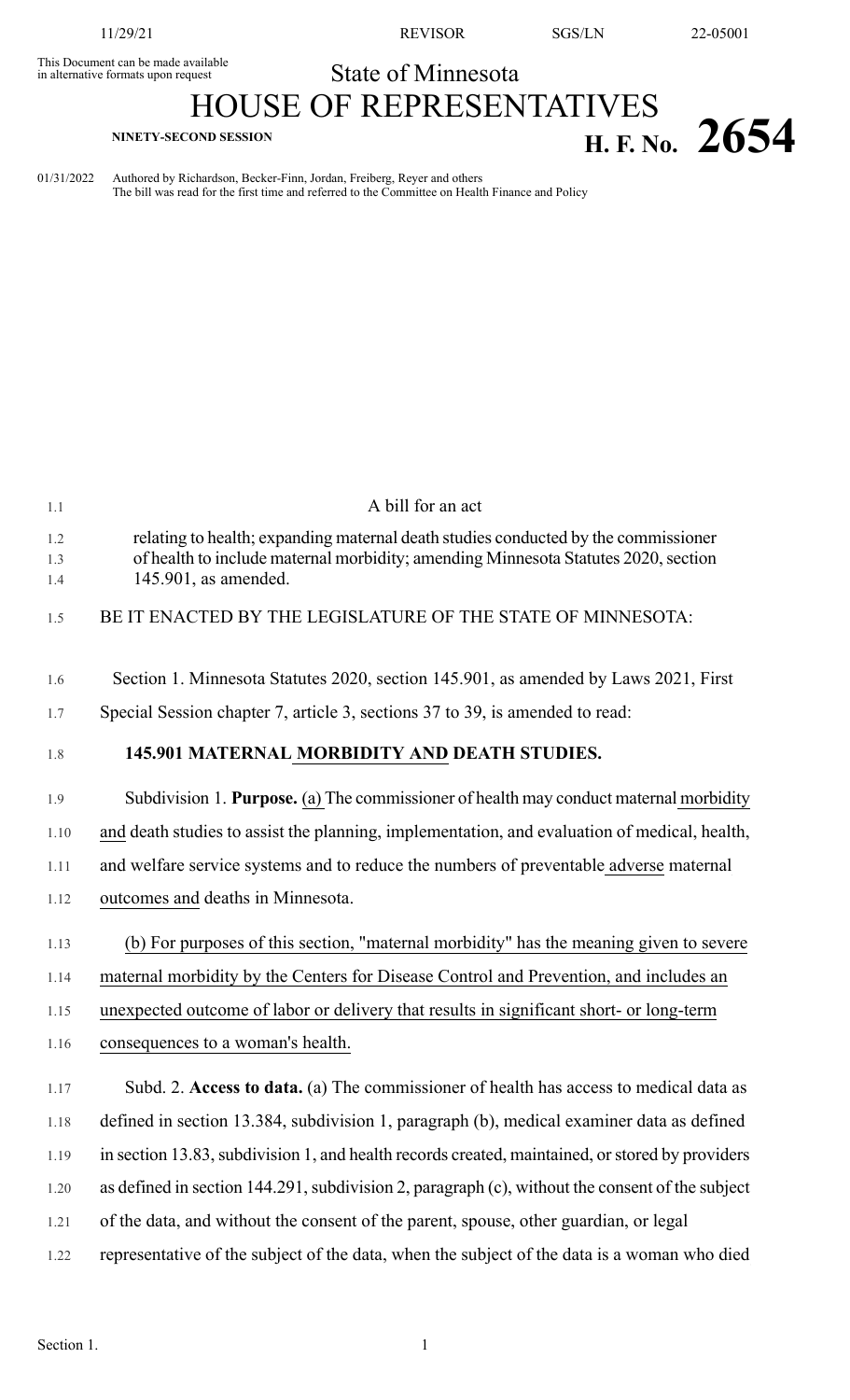## 2.1 or experienced morbidities during a pregnancy or within 12 months of a fetal death, a live 2.2 birth, or other termination of a pregnancy.

2.3 The commissioner has access only to medical data and health records related to maternal 2.4 morbidities and deaths that occur on or after July 1, 2000, including the names of the 2.5 providers, clinics, or other health services such as family home visiting programs; the 2.6 women, infants, and children (WIC) program; prescription monitoring programs; and 2.7 behavioral health services, where care was received before, during, or related to the pregnancy 2.8 or death. The commissioner has access to records maintained by family home visiting 2.9 programs; the women, infants, and children (WIC) program; the prescription monitoring 2.10 program; behavioral health services programs; substance use treatment facilities; law 2.11 enforcement; and a medical examiner, a coroner, or hospitals or to hospital discharge data, 2.12 for the purpose of providing the name and location of any pre-pregnancy, prenatal, 2.13 postpartum, or other care received by the subject of the data up to one year after the end of

2.14 the pregnancy.

2.15 (b) The provider or responsible authority that creates, maintains, or stores the data shall 2.16 furnish the data upon the request of the commissioner. The provider or responsible authority 2.17 may charge a fee for providing the data, not to exceed the actual cost of retrieving and 2.18 duplicating the data.

2.19 (c) The commissioner shall make a good faith reasonable effort to notify the subject of 2.20 the data, or the subject's parent, spouse, other guardian, or legal representative of the subject 2.21 of the data before collecting data on the subject. For purposes of this paragraph, "reasonable 2.22 effort" means one notice is sent by certified mail to the last known address of the subject 2.23 of the data, or the subject's parent, spouse, guardian, or legal representative informing the 2.24 recipient of the data collection and offering a public health nurse support visit if desired.

2.25 (d) The commissioner does not have access to coroner or medical examiner data that 2.26 are part of an active investigation as described in section 13.83.

2.27 (e) The commissioner may request and receive from a coroner or medical examiner the 2.28 name of the health care provider that provided prenatal, postpartum, or other health services 2.29 to the subject of the data.

2.30 (f) The commissioner may access Department of Human Services data to identify sources 2.31 of care and services to assist with the evaluation of welfare systems, including housing, to 2.32 reduce preventable maternal deaths.

2.33 (g) The commissioner may request and receive law enforcement reports or incident 2.34 reports related to the subject of the data.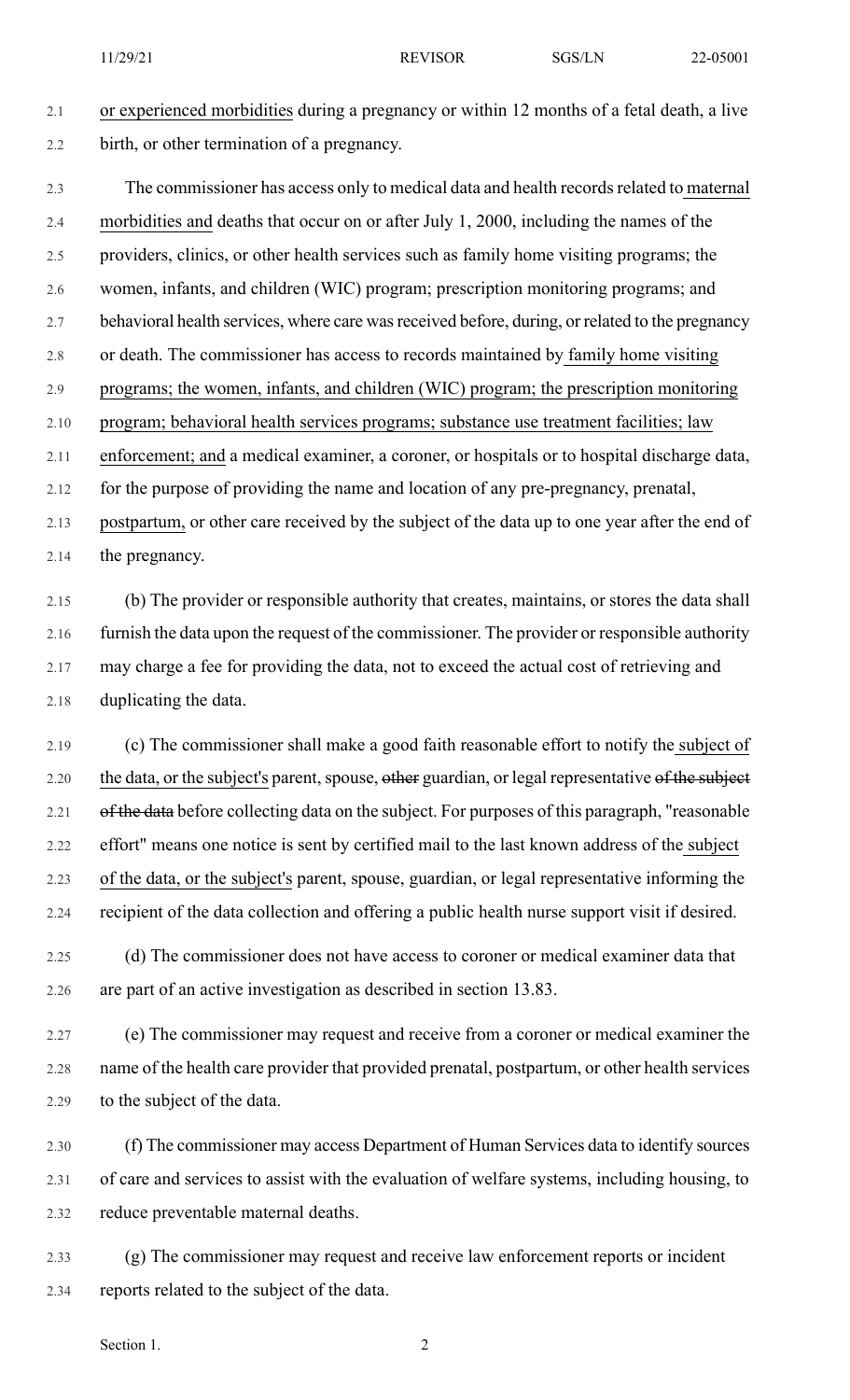3.1 Subd. 3. **Management of records.** After the commissioner has collected all data about 3.2 a subject of a maternal morbidity or death study needed to perform the study, the data from 3.3 source records obtained under subdivision 2, other than data identifying the subject, must 3.4 be transferred to separate records to be maintained by the commissioner. Notwithstanding 3.5 section 138.17, after the data have been transferred, all source records obtained under 3.6 subdivision 2 possessed by the commissioner must be destroyed.

3.7 Subd. 4. **Classification of data.** (a) Data provided to the commissioner from source 3.8 records under subdivision 2, including identifying information on individual providers, data 3.9 subjects, or their children, and data derived by the commissioner under subdivision 3 for 3.10 the purpose of carrying out maternal morbidity and death studies, are classified as confidential 3.11 data on individuals or confidential data on decedents, as defined in sections 13.02, subdivision  $3.12$  3, and 13.10, subdivision 1, paragraph (a).

3.13 (b) Information classified under paragraph (a) shall not be subject to discovery or 3.14 introduction into evidence in any administrative, civil, or criminal proceeding. Such 3.15 information otherwise available from an original source shall not be immune from discovery 3.16 or barred from introduction into evidence merely because it was utilized by the commissioner 3.17 in carrying out maternal morbidity and death studies.

3.18 (c) Summary data on maternal morbidity and death studies created by the commissioner, 3.19 which does not identify individual data subjects or individual providers, shall be public in 3.20 accordance with section 13.05, subdivision 7.

3.21 (d) Data provided by the commissioner of human services to the commissioner of health 3.22 under this section retain the same classification the data held when retained by the 3.23 commissioner of human services, as required under section 13.03, subdivision 4, paragraph 3.24 (c).

3.25 Subd. 5. **Maternal Morbidity and Mortality Review Committee.** (a) The commissioner 3.26 of health shall convene a Maternal Morbidity and Mortality Review Committee to conduct 3.27 maternal morbidity and death study reviews, make recommendations, and publicly share 3.28 summary information. The commissioner shall appoint members to the review committee, 3.29 and membership may include but is not limited to medical examiners or coroners, 3.30 representatives of health care institutions that provide care to pregnant women, obstetric 3.31 and midwifery practitioners, Medicaid representatives, representatives of state agencies, 3.32 individuals from communities with disparate rates of maternal morbidity and mortality, and 3.33 other subject matter experts as appropriate. Committee membership shall not exceed 25